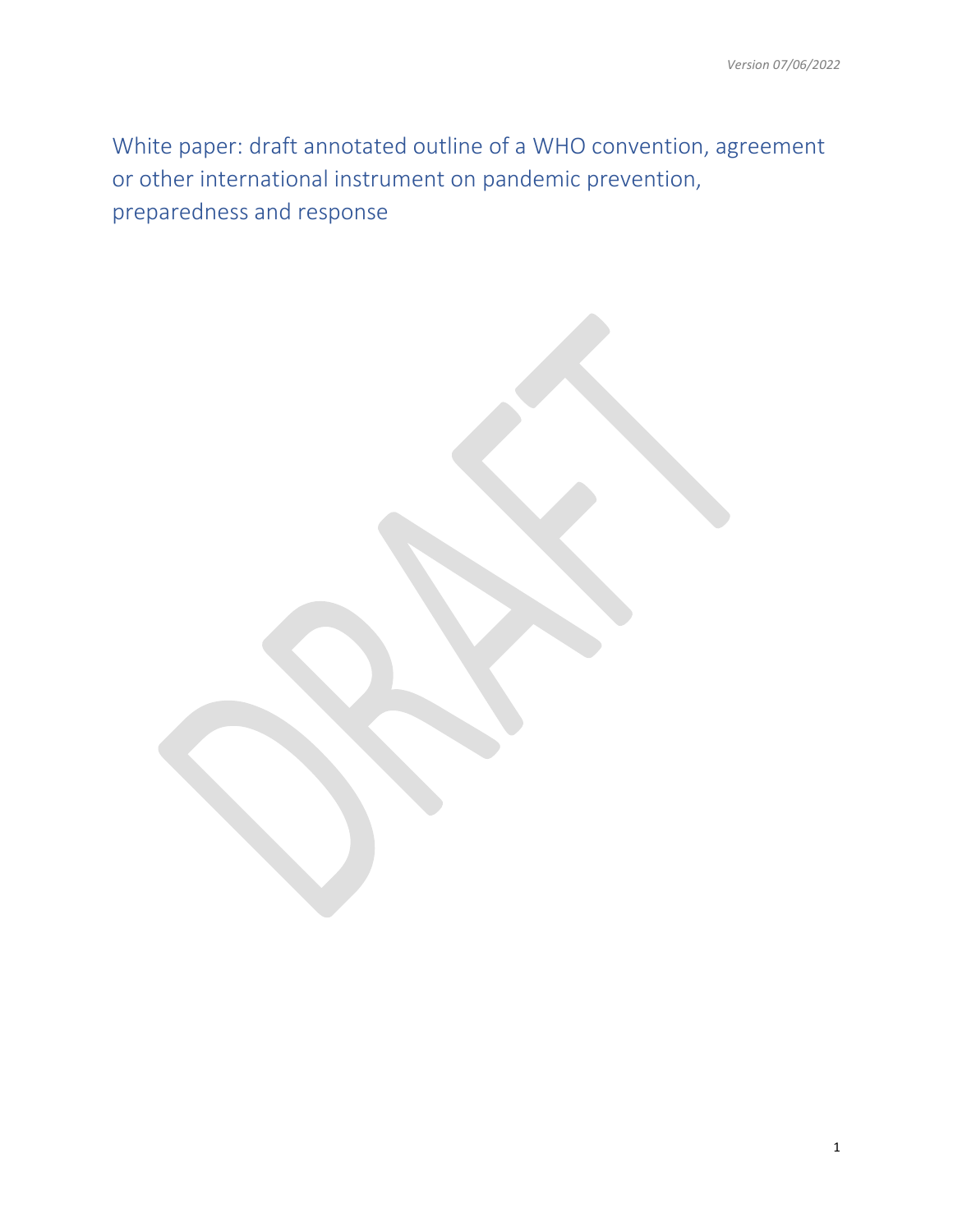# Readers' guide

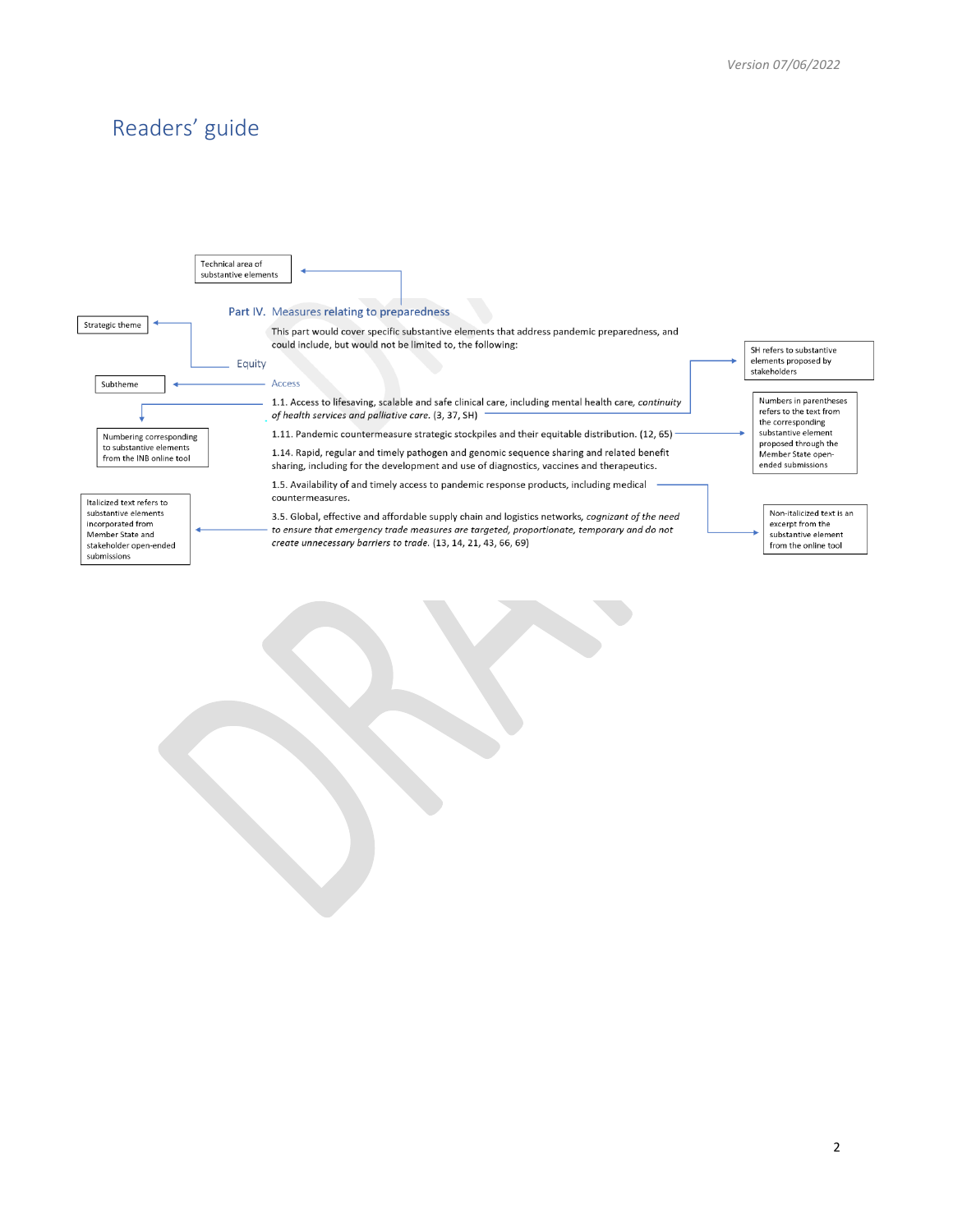# **Contents**

| Part I.    |  |
|------------|--|
| Section 1. |  |
|            |  |
| Part II.   |  |
| Section 3. |  |
| Section 4. |  |
|            |  |
| Part III.  |  |
|            |  |
|            |  |
|            |  |
|            |  |
|            |  |
|            |  |
|            |  |
|            |  |
|            |  |
| Part IV.   |  |
|            |  |
|            |  |
|            |  |
|            |  |
|            |  |
|            |  |
|            |  |
|            |  |
|            |  |
| Part V.    |  |
|            |  |
|            |  |
|            |  |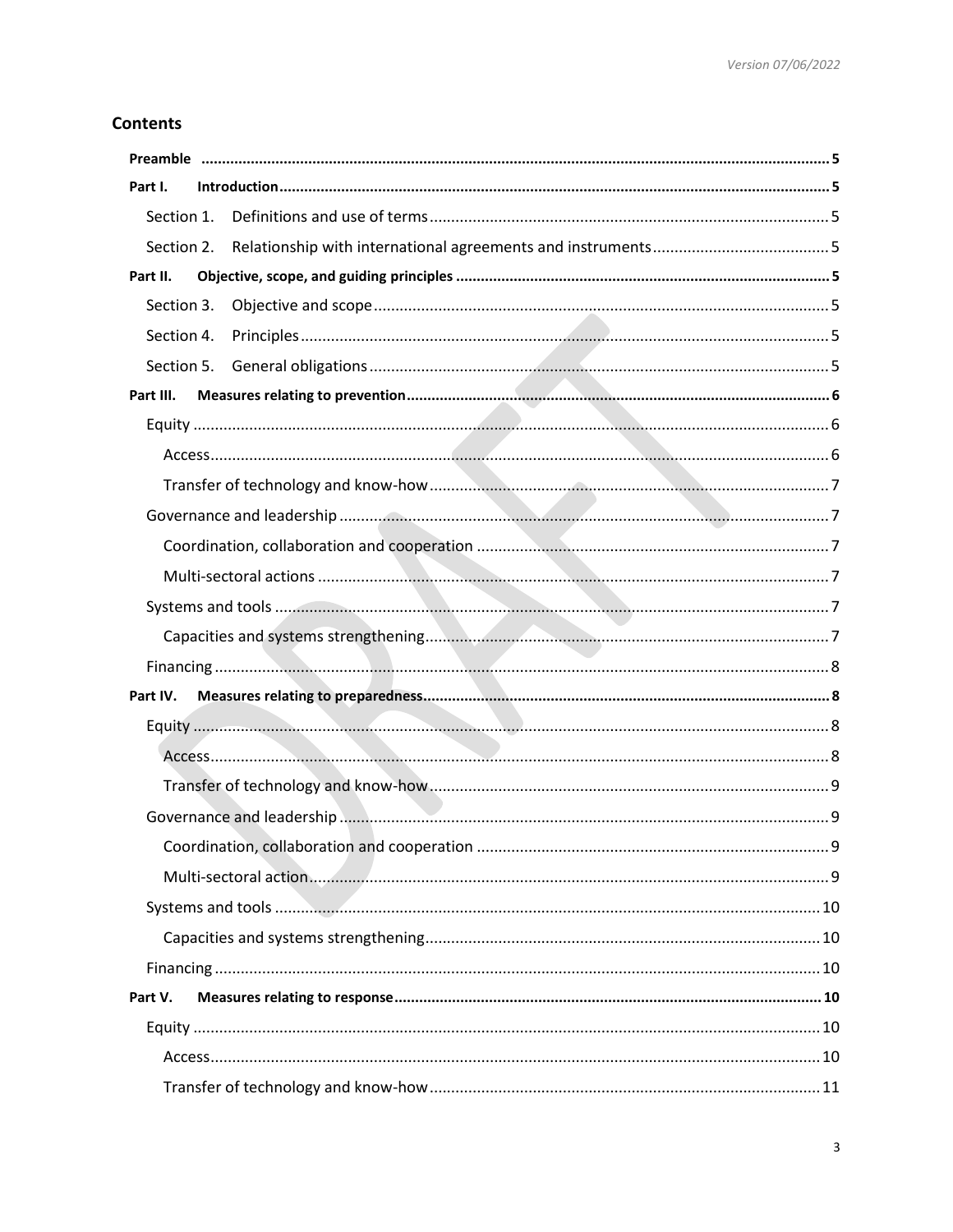| Part VI.   |  |
|------------|--|
|            |  |
|            |  |
|            |  |
|            |  |
|            |  |
|            |  |
|            |  |
|            |  |
|            |  |
| Part VII.  |  |
|            |  |
| Part IX.   |  |
| Part X.    |  |
| Part XI.   |  |
| Part XII.  |  |
| Part XIII. |  |
|            |  |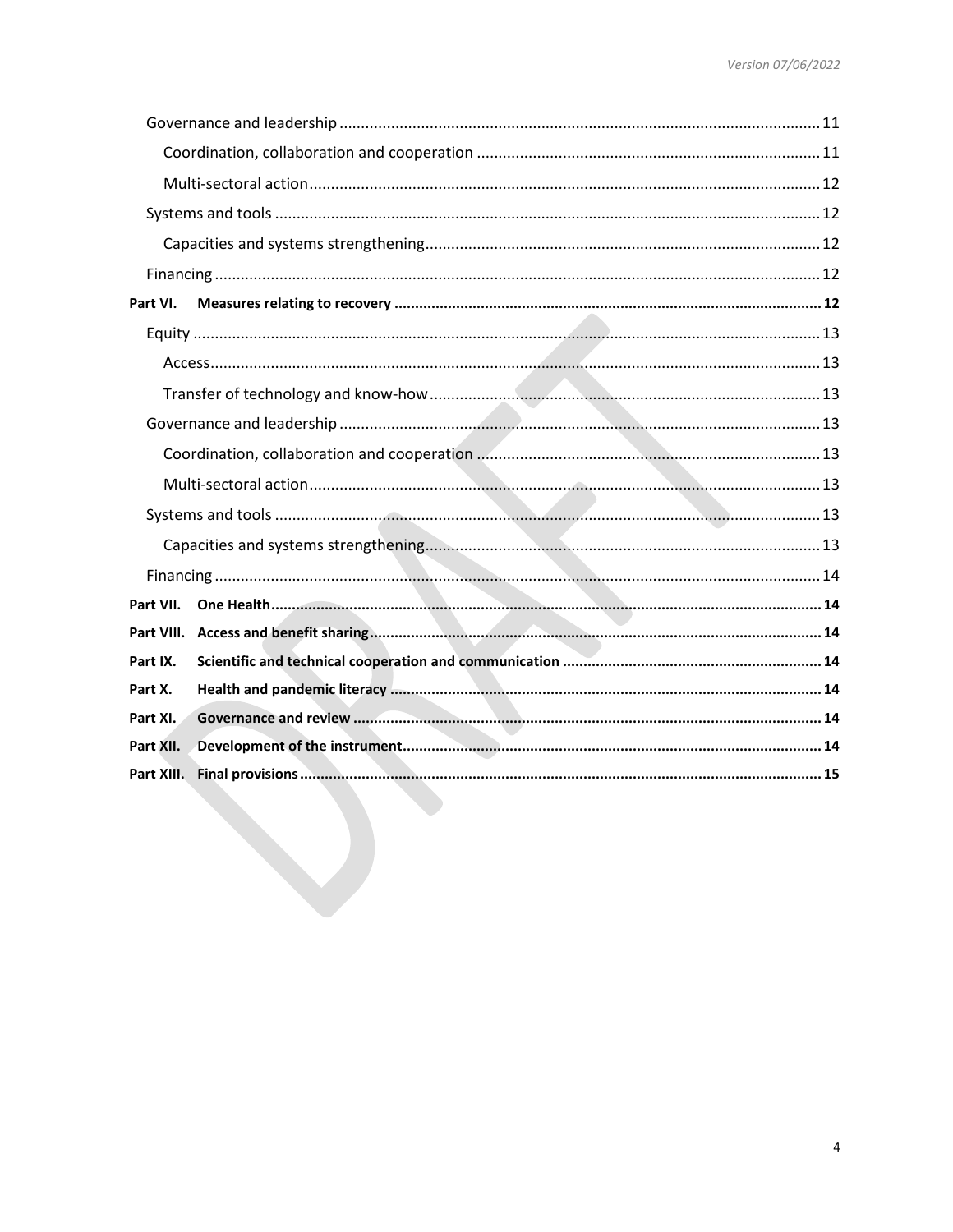White paper: draft annotated outline of a WHO convention, agreement or other international instrument on pandemic prevention, preparedness and response

# <span id="page-4-0"></span>Preamble

This part would introduce guiding principles, overarching themes, recalling and recognizing the importance of other relevant instruments (e.g. UN, human rights, SDGs, WHA/EB resolutions/decisions, etc.).

# <span id="page-4-2"></span><span id="page-4-1"></span>Part I. Introduction

# Section 1. Definitions and use of terms

This section would define all relevant terms (pandemic, equity, etc.) and phrases (technical terms, institutions, organizations, etc.), for the purposes of the instrument.

### <span id="page-4-3"></span>Section 2. Relationship with international agreements and instruments

This section would define the relationship, complementarity and potential hierarchy between this instrument and other agreements, conventions, or international instruments.

# <span id="page-4-5"></span><span id="page-4-4"></span>Part II. Objective, scope, and guiding principles

# Section 3. Objective and scope

This section would define the objective(s) and scope of this instrument.

The objective of the instrument could be to *save lives and protect livelihoods* by addressing the gaps and challenges that exist in pandemic prevention, preparedness, response and recovery, across the four cross-cutting strategic themes of equity, governance and leadership, systems and tools, and financing. Substantive elements to address these gaps and challenges may be mapped accordingly and further clustered under five subthemes: access; transfer of technology and know-how; coordination, collaboration and cooperation; multi-sectoral actions; and capacities and systems strengthening. (4, 52)

# <span id="page-4-6"></span>Section 4. Principles

This section would set out the relevant principles to achieve the objective of the instrument and any related instruments, and to implement its provisions (e.g. human rights, non-discrimination, prioritization of the vulnerable; equity and fairness; effectiveness and timely actions; transparency and accountability; sustainability; inclusivity and solidarity). (26, 27, 29, 31, 40, 45, 48, 58, 59, 64, 73)

# <span id="page-4-7"></span>Section 5. General obligations

This section would set out general obligations, and could include, *inter alia*: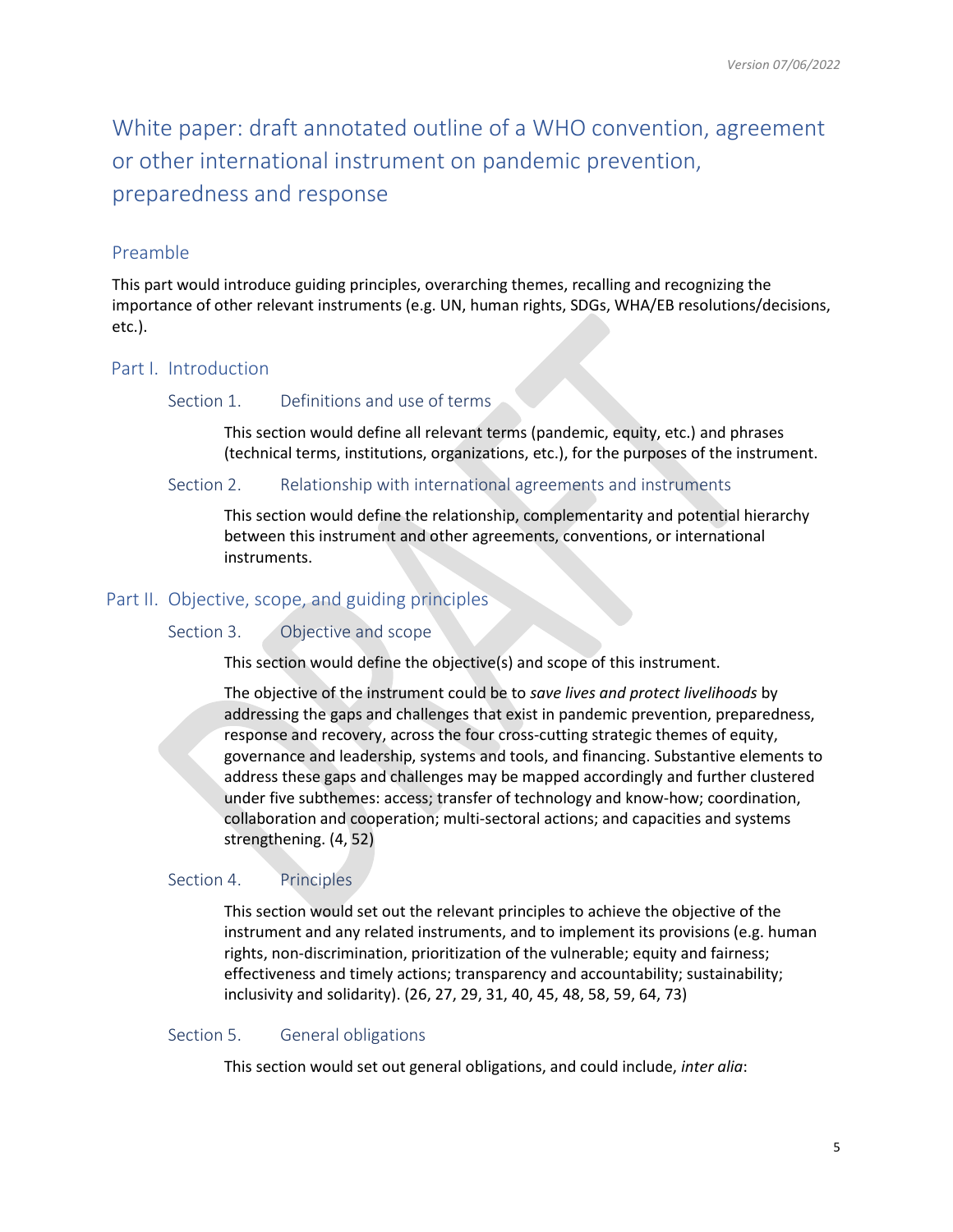- develop, implement, periodically update and review, comprehensive multisectoral national pandemic prevention, preparedness, response and recovery strategies, *including for One Health and antimicrobial resistance*, and provide regular reporting on pandemic prevention, preparedness and response capacities*.* (47)
- establish or reinforce and finance a national coordinating multi-sectoral mechanism or focal points for pandemic prevention, preparedness, response and recovery. (57)
- cooperate with other Member States and competent international and regional intergovernmental organizations and other bodies in the formulation of proposed measures, procedures and guidelines for pandemic prevention, preparedness, response and recovery (including those related to *infection prevention and control, water, sanitation and hygiene (WASH) and antimicrobial resistance, transfer and treatment of patients, travel and movement of frontline workers*). (7, 25, 30, 33, 34, 38, 43, 62, SH)
- 2.2. engage with communities, civil society and non-State actors, including the private sector, as part of a whole-of-society approach. (SH)
- 2.7. *commit to* long-term development cooperation and investment in pandemic prevention, preparedness and response.
- 2.9. *develop and adopt* science and evidence-based policy decisions.
- 3.8. *provide forecasting,* intelligence, and timely information sharing, *through appropriate and up-to-date platforms and technologies.* (11, 61)
- 4.3. commit to rapid and effective mobilization of adequate *human*, financial *and other necessary* resources to affected countries, based on public health need. (12, 20, 56)
- 4.4. *commit to* sustainable and predictable financing of global systems and tools, and global public goods. (64)
- 51. provide access, upon request, to experts to provide technical assistance to Member States that require strengthening of capacity for system preparedness and response to health emergencies.

# <span id="page-5-0"></span>Part III. Measures relating to prevention

This part would cover specific substantive elements that address pandemic prevention, and could include, but would not be limited to, the following:

# <span id="page-5-2"></span><span id="page-5-1"></span>Equity

#### Access

1.1. Access to lifesaving, scalable and safe clinical care, including mental health care*, continuity of health services and palliative care*. (3, 37, SH)

1.11. Pandemic countermeasure strategic stockpiles and their equitable distribution. (65)

1.14. Rapid, regular and timely pathogen and genomic sequence sharing and related benefit sharing, including for the development and use of diagnostics, vaccines and therapeutics.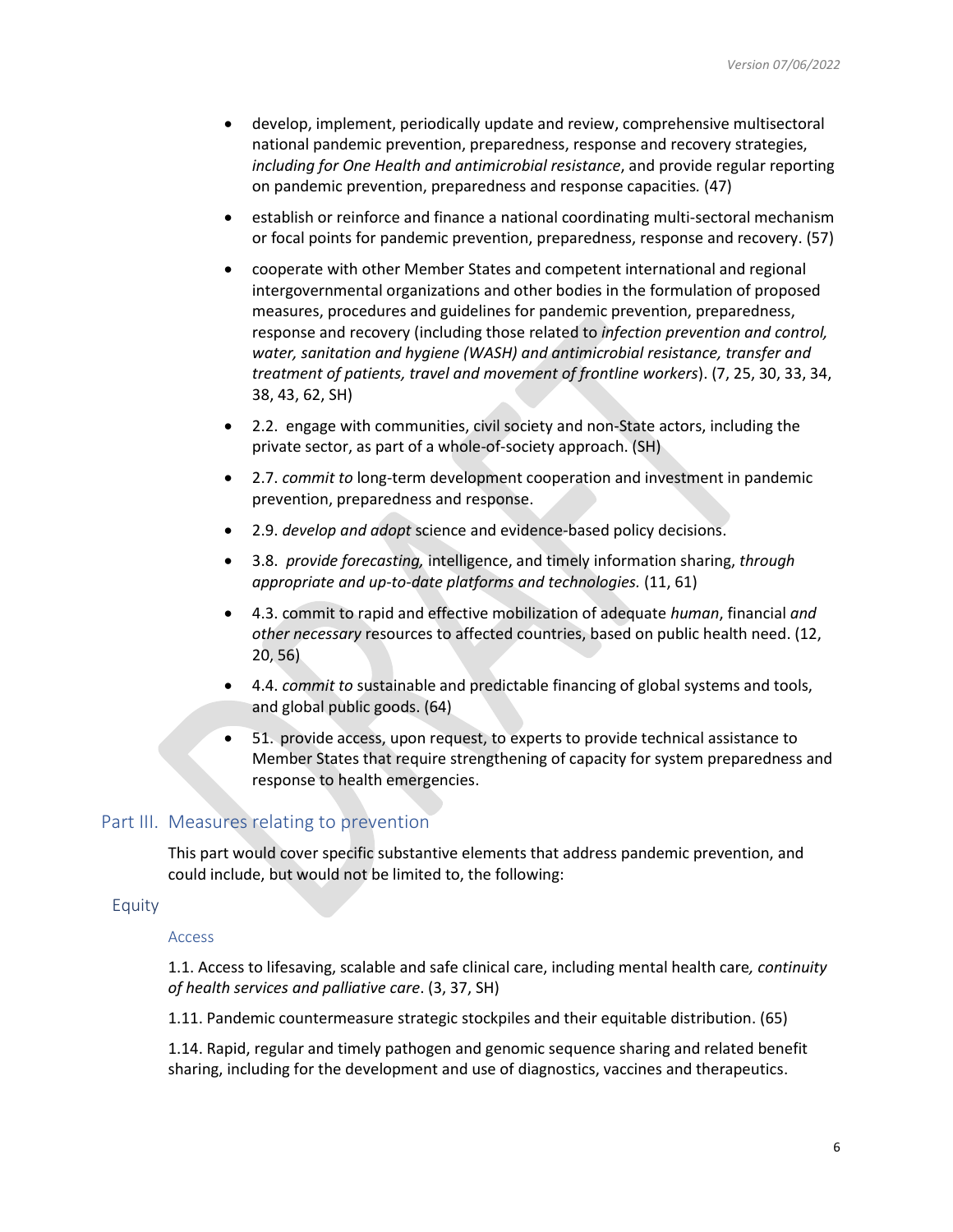### <span id="page-6-0"></span>Transfer of technology and know-how

1.3. Access to technology and know-how. (50)

1.9. Increased national, subregional and regional manufacturing capacity for pandemic response products, including medical countermeasures.

3.9. National, regional and global *coordination* of diagnostics, medicines and vaccines research and development processes. (36)

#### <span id="page-6-2"></span><span id="page-6-1"></span>Governance and leadership

#### Coordination, collaboration and cooperation

1.7. Equitable gender, geographical and socioeconomic status representation and participation in global and regional decision-making processes. (27, SH)

1.8. Equitable representation in global networks and technical advisory groups.

1.15. Scalable scientific and technical cooperation and collaboration.

2.3. Establishing appropriate governance arrangements to address and support pandemic prevention, preparedness and response, rooted in the WHO Constitution.

2.4. Global and national political commitment, coordination and leadership.

2.5. Global and regional governance and coordination.

2.10. WHO coordination with UN agencies and other intergovernmental organizations.

#### <span id="page-6-3"></span>Multi-sectoral actions

1.12. Policy to safeguard vulnerable populations most affected by pandemics.

2.1. Community readiness, resilience and engagement.

2.8. Multisectoral engagement, as part of a whole-of-government and One Health approaches.

3.6. Global, regional and national simulation and tabletop exercises.

3.11. One-health, including surveillance and laboratory capacity.

3.14. Prevention strategies for epidemic-prone diseases.

4. Address economic development and social determinants and environmental determinants.

10. Create a multidisciplinary and multisectoral platform of public health emergency operations centres at global, regional and national level.

63. Support multi-stakeholder engagement to address epidemic and pandemic threats, including those resulting from climate change, environmental factors. (8)

# <span id="page-6-5"></span><span id="page-6-4"></span>Systems and tools

Capacities and systems strengthening

1.2. Access to quality, agile, and sustainable health services for universal health coverage.

1.10. National capacity strengthening to prevent, prepare for and respond to epidemics and pandemics, including for research and development.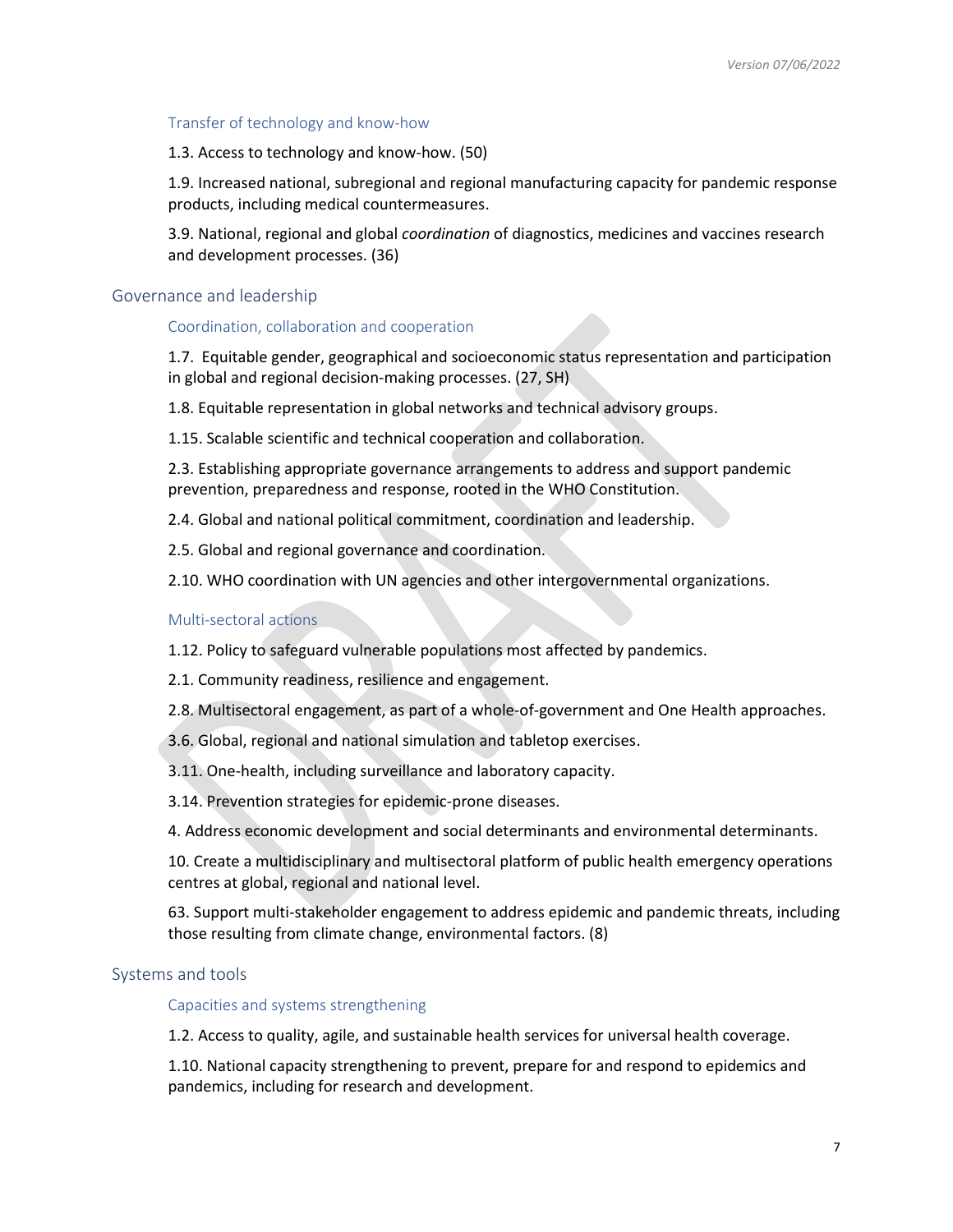1.16. Strengthened national regulatory authority capacity on licensing medical countermeasures.

3.3. Establishing a skilled and trained global public health emergency workforce, *including GOARN and WHO Emergency Medical Teams*, deployable to support affected countries. (18, 32)

3.4. Global and national measures to accelerate emergency approval procedures and capacity.

3.12. Enhancing national capacity for pathogen and genomic sequencing and its sharing for rapid pandemic risk assessment and global alert.

3.15. Public health laboratory and diagnostic networks.

3.17. Resilient health systems for universal health coverage and health security.

3.18. Risk and vulnerability mapping.

3.19. Standards and protocols for public health laboratory biosafety and biosecurity.

3.20. Sustainable support for national capacity, including to ensure an adequate number of health workforce with public health competency.

#### <span id="page-7-0"></span>Financing

4.1. Enhanced collaboration between health and finance sectors in support of universal health coverage, and as a means to support pandemic prevention, preparedness and response.

4.2. Financing national capacity strengthening, including through enhanced domestic resources.

4.5. Sustainable funding to WHO to support its work.

# <span id="page-7-1"></span>Part IV. Measures relating to preparedness

This part would cover specific substantive elements that address pandemic preparedness, and could include, but would not be limited to, the following:

# <span id="page-7-3"></span><span id="page-7-2"></span>Equity

#### Access

1.1. Access to lifesaving, scalable and safe clinical care, including mental health care*, continuity of health services and palliative care.* (3, 37, SH)

1.11. Pandemic countermeasure strategic stockpiles and their equitable distribution. (12, 65)

1.14. Rapid, regular and timely pathogen and genomic sequence sharing and related benefit sharing, including for the development and use of diagnostics, vaccines and therapeutics.

1.5. Availability of and timely access to pandemic response products, including medical countermeasures.

3.5. Global, effective and affordable supply chain and logistics networks*, cognizant of the need to ensure that emergency trade measures are targeted, proportionate, temporary and do not create unnecessary barriers to trade.* (13, 14, 21, 43, 66, 69)

71, 72. Transparency in prices of countermeasures, and in spending on research and development and clinical trials.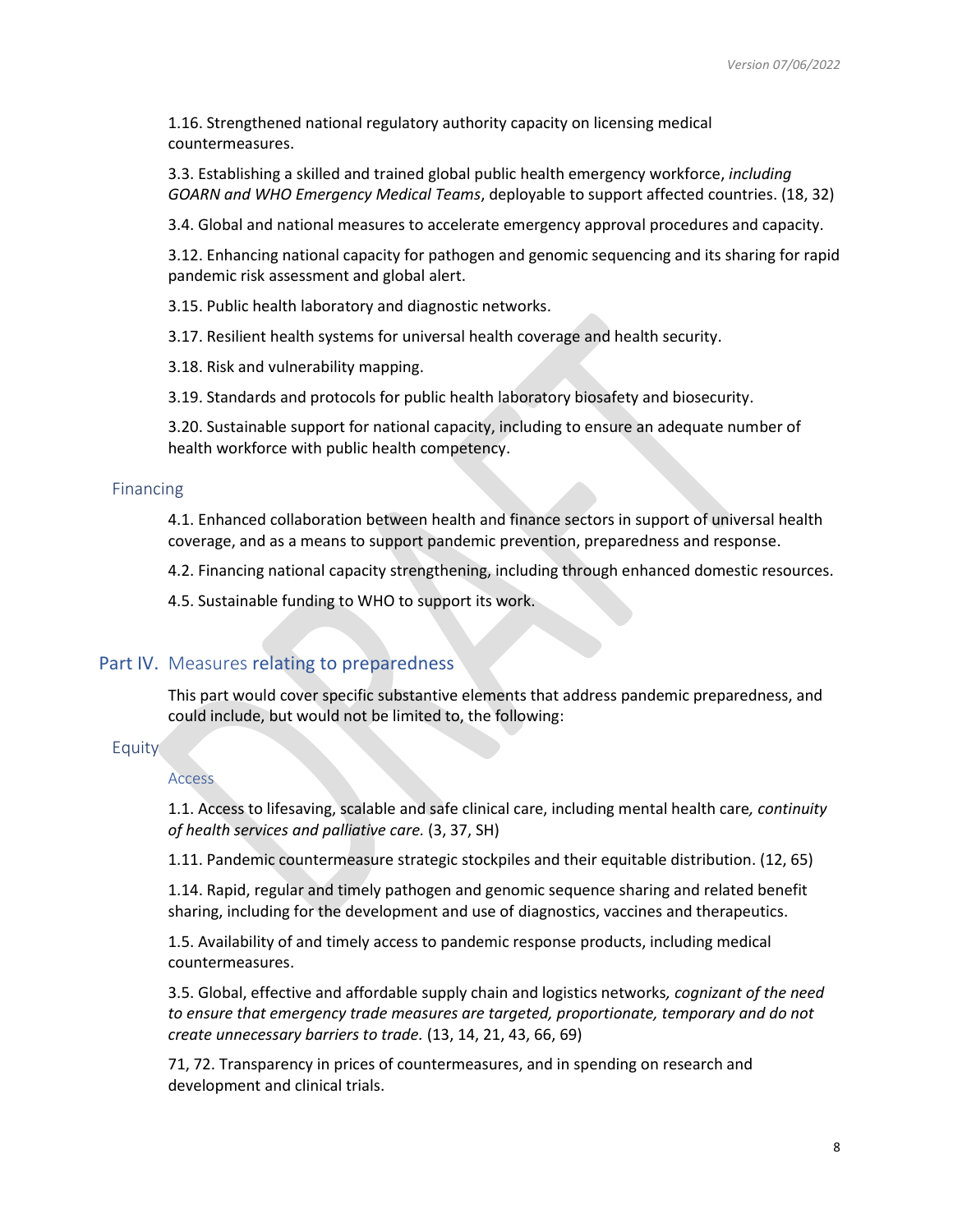### <span id="page-8-0"></span>Transfer of technology and know-how

1.3. Access to technology and know-how*, in connection with epidemic and pandemic countermeasures without imposing legal or financial obligations, including time-bound waivers of intellectual property*. (50, 55, 68, SH)

1.9. Increased national, sub-regional and regional manufacturing capacity for pandemic response products, including medical countermeasures.

3.9. National, regional and global *coordination* of diagnostics, medicines and vaccines research and development processes. (36)

22. Facilitate technology diffusion and encouraging voluntary participation in technology sharing platforms.

# <span id="page-8-2"></span><span id="page-8-1"></span>Governance and leadership

Coordination, collaboration and cooperation

1.7. Equitable gender, geographical and socioeconomic status representation and participation in global and regional decision-making processes. (27, SH)

1.8. Equitable representation in global networks and technical advisory groups.

1.15. Scalable scientific and technical cooperation and collaboration.

2.3. Establishing appropriate governance arrangements to address and support pandemic prevention, preparedness and response, rooted in the WHO Constitution.

2.4. Global and national political commitment, coordination and leadership.

2.5. Global and regional governance and coordination.

2.10. WHO coordination with UN agencies and other intergovernmental organizations.

2.6. Global peer review mechanism to assess national, regional and global preparedness. (9)

3.1. Accelerated innovative research to detect and contain emerging diseases.

#### <span id="page-8-3"></span>Multi-sectoral action

1.12. Policy to safeguard vulnerable populations most affected by pandemics.

2.1. Community readiness, resilience and engagement.

2.8. Multisectoral engagement, as part of a whole-of-government and One Health approaches.

3.6. Global, regional and national simulation and tabletop exercises.

3.11. One-health, including surveillance and laboratory capacity.

3.2. Early warning, rapid investigation, risk assessment and rapid response for emerging zoonoses.

3.7. Infodemic management, public information and risk communication.

3.13. Preparedness assessment and national action plans.

10. Create a multidisciplinary and multisectoral platform of public health emergency operations centres at global, regional and national level.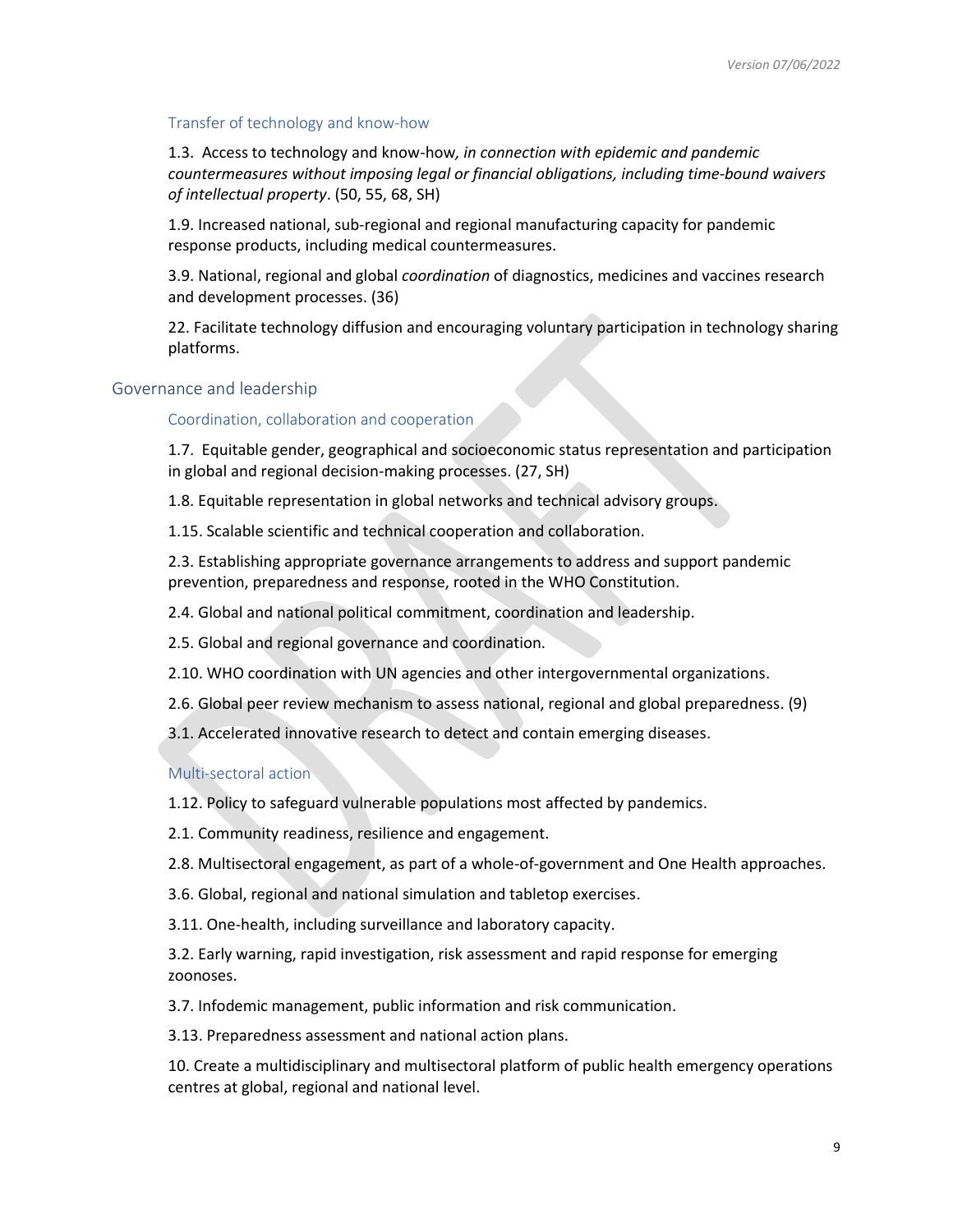### <span id="page-9-1"></span><span id="page-9-0"></span>Systems and tools

### Capacities and systems strengthening

1.2. Access to quality, agile, and sustainable health services for universal health coverage.

1.10. National capacity strengthening to prevent, prepare for and respond to epidemics and pandemics, including for research and development.

1.16. Strengthened national regulatory authority capacity on licensing medical countermeasures, *as well as WHO Emergency Use Authorization processes for key medical countermeasures.* (60)

3.3. Establishing a skilled and trained global public health emergency workforce, *including GOARN and WHO Emergency Medical Teams*, deployable to support affected countries. (18, 32)

3.4. Global and national measures to accelerate emergency approval procedures and capacity.

3.12. Enhancing national capacity for pathogen and genomic sequencing and its sharing for rapid pandemic risk assessment and global alert.

3.15. Public health laboratory, *including mobile laboratories,* and diagnostic networks. (74)

3.17. Resilient health systems for universal health coverage and health security.

3.18. Risk and vulnerability mapping.

3.19. Standards and protocols for public health laboratory biosafety and biosecurity.

3.20. Sustainable support for national capacity, including to ensure an adequate number of health workforce with public health competency.

3.10. Strengthening national regulatory authority.

3.16. Rapid and scalable response systems.

### <span id="page-9-2"></span>Financing

4.1. Enhanced collaboration between health and finance sectors in support of universal health coverage, and as a means to support pandemic prevention, preparedness and response.

4.2. Financing national capacity strengthening, including through enhanced domestic resources.

4.5. Sustainable funding to WHO to support its work.

53. *Establish an international social, economic, and health fund to support injured communities and societies as a result of a pandemic*.

# <span id="page-9-3"></span>Part V. Measures relating to response

This part would cover specific substantive elements that address pandemic response, and could include, but would not be limited to, the following.

#### <span id="page-9-5"></span><span id="page-9-4"></span>Equity

#### Access

1.1. Access to lifesaving, scalable and safe clinical care, including mental health care*, continuity of health services and palliative care.* (3, 37, SH)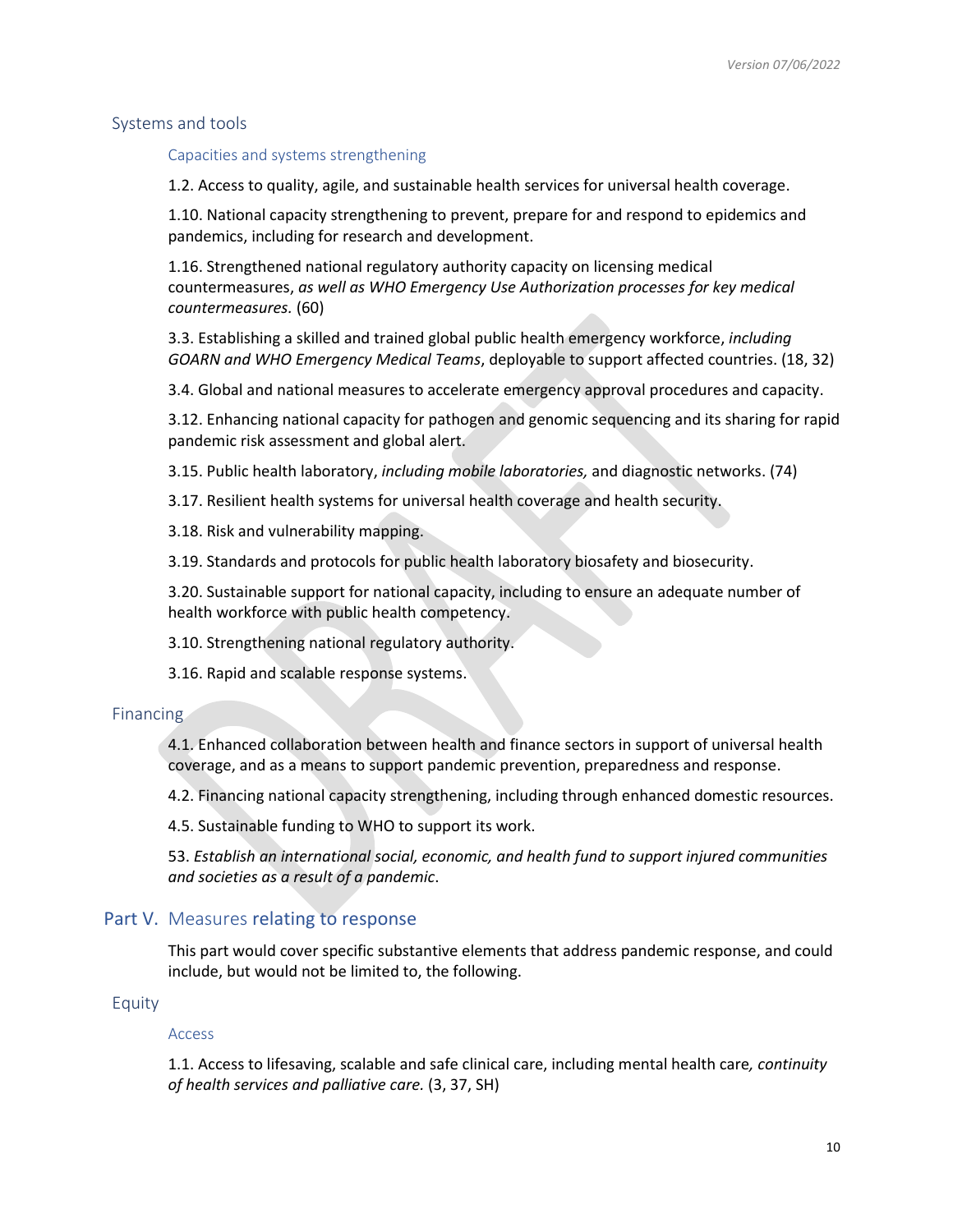1.11. Pandemic countermeasure strategic stockpiles and their equitable distribution. (65)

1.14. Rapid, regular and timely pathogen and genomic sequence sharing and related benefit sharing, including for the development and use of diagnostics, vaccines and therapeutics.

1.5. Availability of and timely access to pandemic response products, including medical countermeasures.

3.5. Global, effective and affordable supply chain and logistics networks*, cognizant of the need to ensure that emergency trade measures are targeted, proportionate, temporary and do not create unnecessary barriers to trade.* (13, 14, 21, 43, 66, 69)

71., 72. Transparency in prices of countermeasures, and in spending on research and development and clinical trials.

1.4. Affordability of pandemic response products, including medical countermeasures.

1.6. Equitable access to emergency financial mechanisms.

1.13. Prioritize access to pandemic response products, including medical countermeasures for healthcare workers.

### <span id="page-10-0"></span>Transfer of technology and know-how

1.3. Access to technology and know-how*, in connection with epidemic and pandemic countermeasures without imposing legal or financial obligations, including time-bound waivers of intellectual property*. (50, 55, 68, SH)

1.9. Increased national, sub-regional and regional manufacturing capacity for pandemic response products, including medical countermeasures.

3.9. National, regional and global *coordination* of diagnostics, medicines and vaccines research and development processes. (36)

22. Facilitate technology diffusion and encouraging voluntary participation in technology sharing platforms.

## <span id="page-10-2"></span><span id="page-10-1"></span>Governance and leadership

Coordination, collaboration and cooperation

1.7. Equitable gender, geographical and socioeconomic status representation and participation in global and regional decision-making processe27, SH)

1.8. Equitable representation in global networks and technical advisory groups.

1.15. Scalable scientific and technical cooperation and collaboration.

2.3. Establishing appropriate governance arrangements to address and support pandemic prevention, preparedness and response, rooted in the WHO Constitution.

2.4. Global and national political commitment, coordination and leadership.

2.5. Global and regional governance and coordination.

2.10. WHO coordination with UN agencies and other intergovernmental organizations.

3.1. Accelerated innovative research to detect and contain emerging diseases.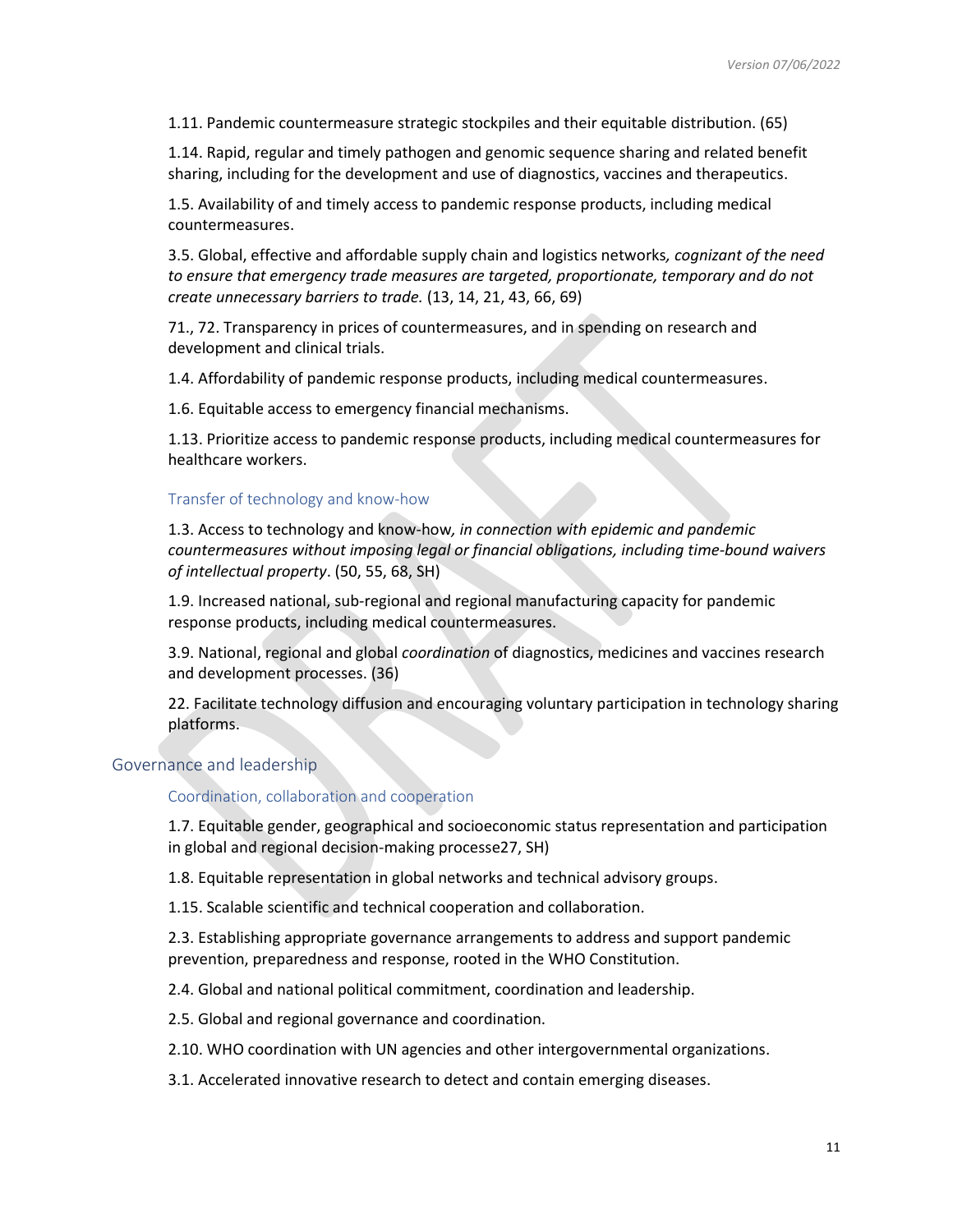### <span id="page-11-0"></span>Multi-sectoral action

2.1. Community readiness, resilience and engagement.

2.8. Multisectoral engagement, as part of a whole-of-government and One Health approaches.

3.11. One Health, including surveillance and laboratory capacity.

3.2. Early warning, rapid investigation, risk assessment and rapid response for emerging zoonoses.

3.7. Infodemic management, public information and risk communication.

10. Create a multidisciplinary and multisectoral platform of public health emergency operations centres at global, regional and national level.

### <span id="page-11-2"></span><span id="page-11-1"></span>Systems and tools

Capacities and systems strengthening

1.2. Access to quality, agile, and sustainable health services for universal health coverage.

1.10. National capacity strengthening to prevent, prepare for and respond to epidemics and pandemics, including for research and development.

1.16. Strengthened national regulatory authority capacity on licensing medical countermeasures, *as well as WHO Emergency Use Authorization processes for key medical countermeasures.* (60)

3.15. Public health laboratory, *including mobile laboratories,* and diagnostic networks. (74)

3.17. Resilient health systems for universal health coverage and health security.

3.19. Standards and protocols for public health laboratory biosafety and biosecurity.

3.20. Sustainable support for national capacity, including to ensure an adequate number of health workforce with public health competency.

3.16. Rapid and scalable response systems.

### <span id="page-11-3"></span>**Financing**

4.1. Enhanced collaboration between health and finance sectors in support of universal health coverage, and as a means to support pandemic prevention, preparedness and response.

4.2. Financing national capacity strengthening, including through enhanced domestic resources.

4.5. Sustainable funding to WHO to support its work.

53. *Establish an international social, economic, and health fund to support injured communities and societies as a result of a pandemic*.

# <span id="page-11-4"></span>Part VI. Measures relating to recovery

This part would cover specific substantive elements that address pandemic recovery, including of the health system, and could include, but would not be limited to, the following.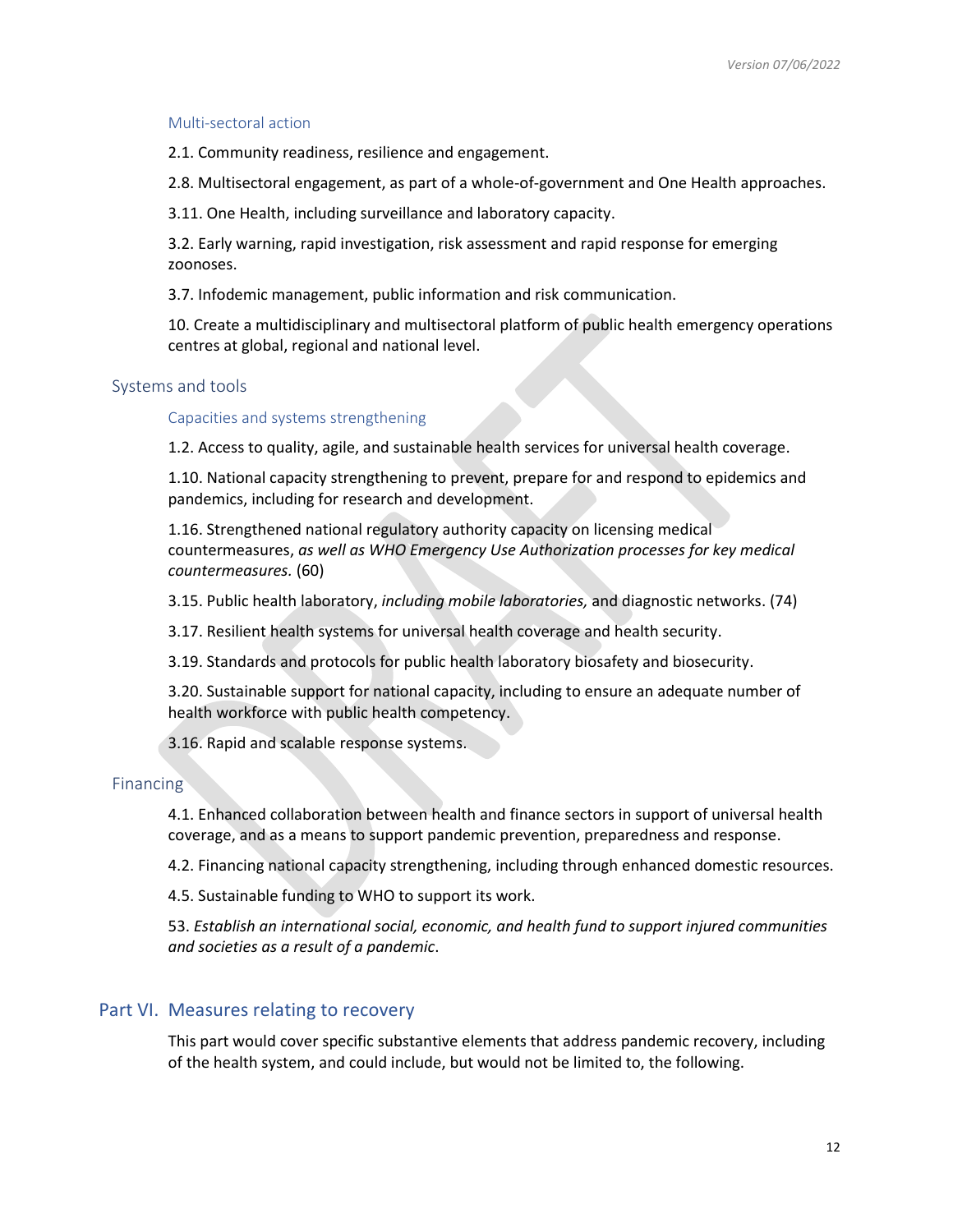### <span id="page-12-1"></span><span id="page-12-0"></span>Equity

#### Access

1.1. Access to lifesaving, scalable and safe clinical care, including mental health care*, continuity of health services and palliative care.* (3, 37, SH)

1.14. Rapid, regular and timely pathogen and genomic sequence sharing and related benefit sharing, including for the development and use of diagnostics, vaccines and therapeutics.

1.5. Availability of and timely access to pandemic response products, including medical countermeasures.

1.4. Affordability of pandemic response products, including medical countermeasures.

1.13. Prioritize access to pandemic response products, including medical countermeasures for healthcare workers.

#### <span id="page-12-2"></span>Transfer of technology and know-how

1.9. Increased national, sub-regional and regional manufacturing capacity for pandemic response products, including medical countermeasures.

#### <span id="page-12-4"></span><span id="page-12-3"></span>Governance and leadership

### Coordination, collaboration and cooperation

1.7. Equitable gender, geographical and socioeconomic status representation and participation in global and regional decision-making processes. (27, SH)

1.8. Equitable representation in global networks and technical advisory groups.

1.15. Scalable scientific and technical cooperation and collaboration.

2.4. Global and national political commitment, coordination and leadership.

2.5. Global and regional governance and coordination.

2.10. WHO coordination with UN agencies and other intergovernmental organizations

#### <span id="page-12-5"></span>Multi-sectoral action

2.1. Community readiness, resilience and engagement.

2.8. Multisectoral engagement, as part of a whole-of-government and One Health approaches.

3.11. One health, including surveillance and laboratory capacity.

3.7. Infodemic management, public information and risk communication.

#### <span id="page-12-7"></span><span id="page-12-6"></span>Systems and tools

### Capacities and systems strengthening

1.2. Access to quality, agile, and sustainable health services for universal health coverage.

3.15. Public health laboratory and diagnostic networks.

3.17. Resilient health systems for universal health coverage and health security.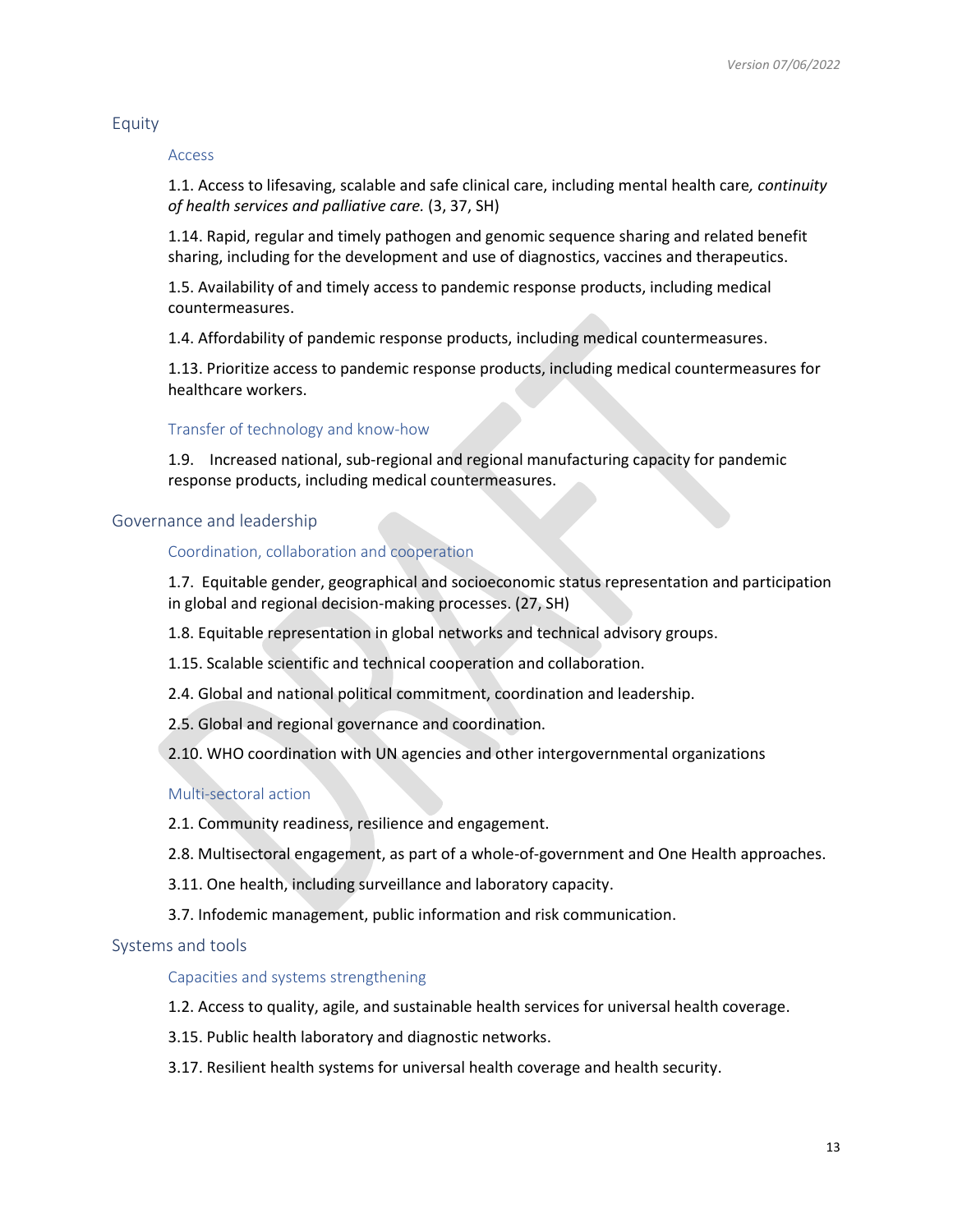3.20. Sustainable support for national capacity, including to ensure an adequate number of health workforce with public health competency.

#### <span id="page-13-0"></span>Financing

4.1. Enhanced collaboration between health and finance sectors in support of universal health coverage, and as a means to support pandemic prevention, preparedness and response.

4.2. Financing national capacity strengthening, including through enhanced domestic resources.

4.5. Sustainable funding to WHO to support its work.

53. *Establish an international social, economic, and health fund to support injured communities and societies as a result of a pandemic*.

# <span id="page-13-1"></span>Part VII. One Health

This part could address a comprehensive approach to One Health, promoting coherence among all relevant actors, instruments and initiatives. (2.8, 3.11)

# <span id="page-13-2"></span>Part VIII. Access and benefit sharing

This part could address pandemic-related access and benefit sharing (ABS), such as proposals to build upon existing mechanisms in the global health ABS arena, i.e., proposals aimed at addressing all emerging and novel pathogens of human pandemic potential by adopting the mechanisms and/or principles contained in existing (GISRS and PIP) or previous (Global Action Plan for Influenza vaccine manufacturing capacity) influenza related systems. (15)

# <span id="page-13-3"></span>Part IX. Scientific and technical cooperation and communication

This part could establish and/or link to existing mechanisms (e.g. *a science-policy body*) to ensure Member States are advised on science and technology advancements relevant to the development and implementation of international rules and guidelines under the instrument (e.g. guidelines for laboratories handling pathogens and other samples of pandemic potential; a mechanism for the accreditation and audit of laboratories). (1, 2, 5)

# <span id="page-13-4"></span>Part X. Health and pandemic literacy

This part could provide measures to foster health and science literacy, including addressing misinformation, dis-information and false or misleading information (infodemics). (3.7, 24)

# <span id="page-13-5"></span>Part XI. Governance and review

This part could address: clarity on how to monitor and track Member State commitments, and accountability measures (6); establish a Member State mechanism to oversee implementation, review, compliance and dispute settlement (19); Member States must be obliged to present WHO with routine reports outlining their level of commitment to the proposed agreement (46).

# <span id="page-13-6"></span>Part XII. Development of the instrument

This part could address matters such as amendments, guidelines, annexes, protocols.